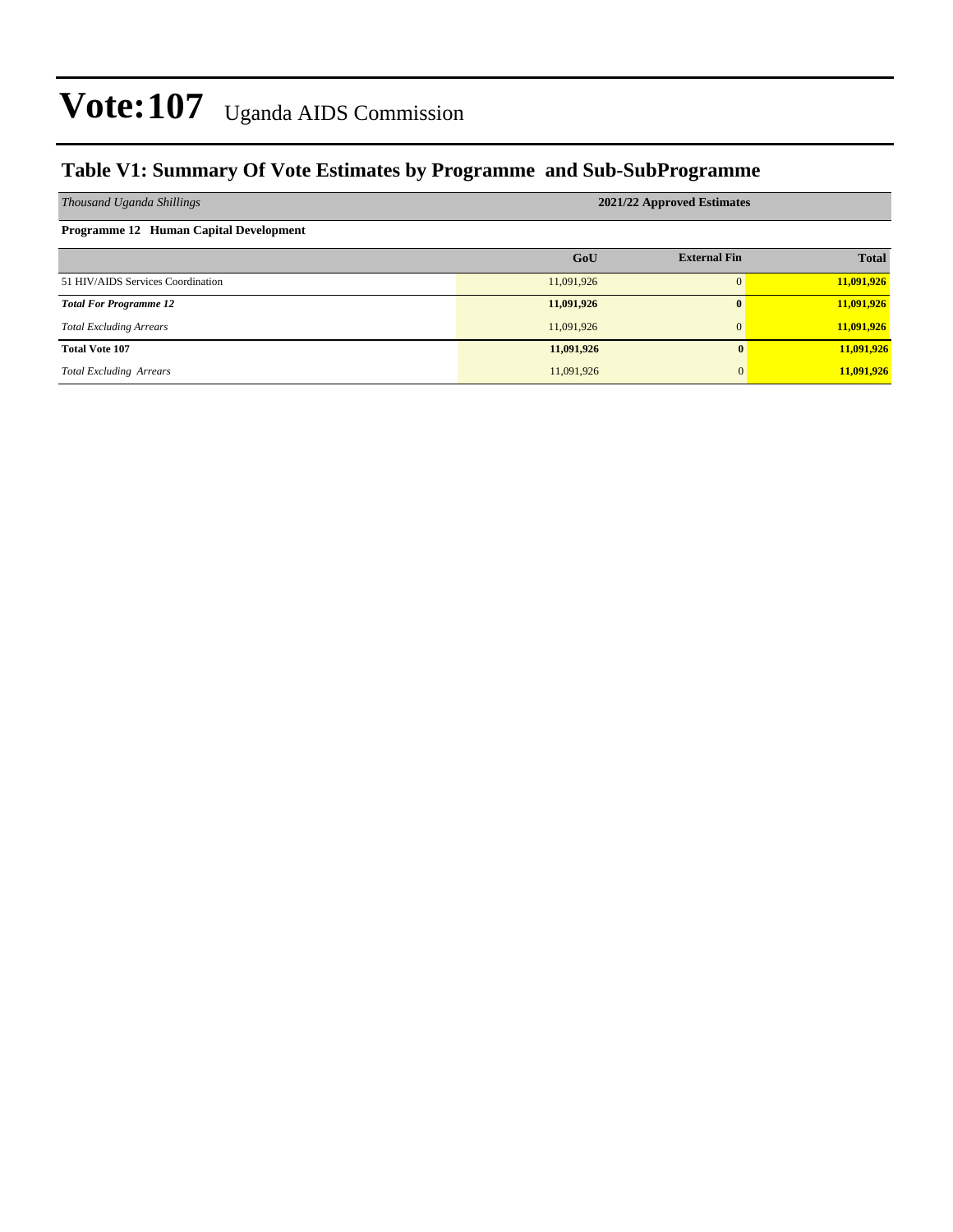### **Table V2: Summary Of Vote Estimates by Sub-SubProgramme,Department and Project**

| Thousand Uganda Shillings                                                 | 2020/21 Approved Budget<br>2021/22 Approved Estimates |                     |                |              |             |                               |              |
|---------------------------------------------------------------------------|-------------------------------------------------------|---------------------|----------------|--------------|-------------|-------------------------------|--------------|
| <b>Sub-SubProgramme 51 HIV/AIDS Services Coordination</b>                 |                                                       |                     |                |              |             |                               |              |
| <b>Recurrent Budget Estimates</b>                                         | <b>Wage</b>                                           | <b>Non-Wage</b>     | <b>AIA</b>     | <b>Total</b> | <b>Wage</b> | <b>Non-Wage</b>               | Total        |
| 01 Statutory                                                              | 1,319,680                                             | 7,922,246           | $\mathbf{0}$   | 9,241,926    | 1,319,680   | 7,922,246                     | 9,241,926    |
| <b>Total Recurrent Budget Estimates for Sub-</b><br><b>SubProgramme</b>   | 1,319,680                                             | 7,922,246           | $\bf{0}$       | 9,241,926    | 1,319,680   | 7,922,246                     | 9,241,926    |
| Development Budget Estimates                                              | <b>GoU</b> Dev't                                      | <b>External Fin</b> | <b>AIA</b>     | <b>Total</b> |             | <b>GoU Dev't External Fin</b> | <b>Total</b> |
| 1634 Retooling of Uganda AIDS Commission                                  | 1,850,000                                             | $\mathbf{0}$        | $\mathbf{0}$   | 1,850,000    | 1,850,000   | $\overline{0}$                | 1,850,000    |
| <b>Total Development Budget Estimates for Sub-</b><br><b>SubProgramme</b> | 1,850,000                                             | $\bf{0}$            | $\bf{0}$       | 1,850,000    | 1,850,000   | $\bf{0}$                      | 1,850,000    |
|                                                                           | GoU                                                   | <b>External Fin</b> | <b>AIA</b>     | <b>Total</b> | GoU         | <b>External Fin</b>           | <b>Total</b> |
| <b>Total For Sub-SubProgramme 51</b>                                      | 11,091,926                                            | $\mathbf{0}$        | $\bf{0}$       | 11,091,926   | 11,091,926  | $\bf{0}$                      | 11,091,926   |
| <b>Total Excluding Arrears</b>                                            | 11,091,926                                            | $\mathbf{0}$        | $\mathbf{0}$   | 11,091,926   | 11,091,926  | $\overline{0}$                | 11,091,926   |
| <b>Total Vote 107</b>                                                     | 11,091,926                                            | $\bf{0}$            | $\bf{0}$       | 11,091,926   | 11,091,926  | $\bf{0}$                      | 11,091,926   |
| <b>Total Excluding Arrears</b>                                            | 11,091,926                                            | $\boldsymbol{0}$    | $\overline{0}$ | 11,091,926   | 11,091,926  | $\overline{0}$                | 11,091,926   |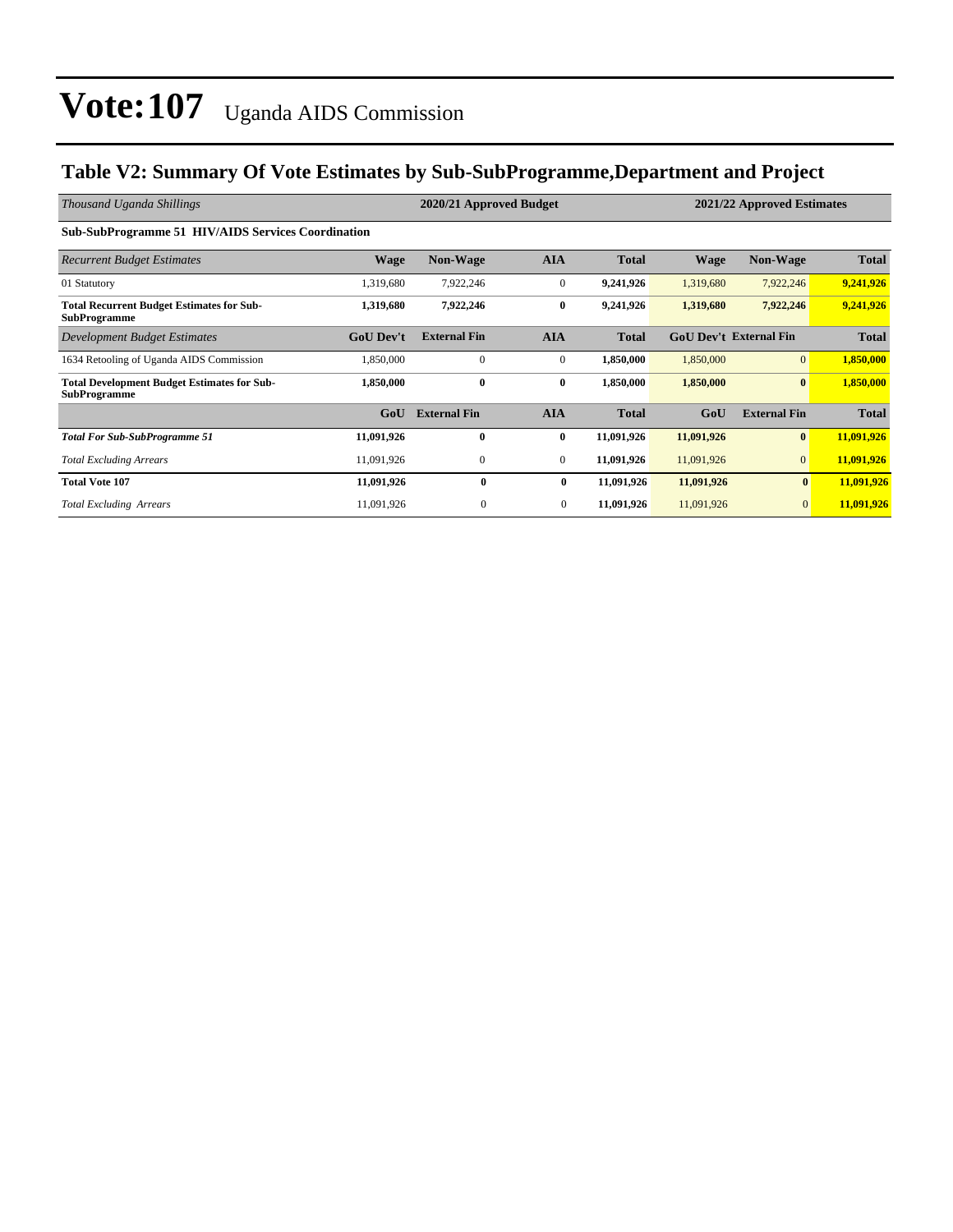### **Table V3: Summary Vote Estimates by Item**

| Thousand Uganda Shillings                                   |            | 2020/21 Approved Budget |            |              | 2021/22 Approved Estimates |                     |              |  |
|-------------------------------------------------------------|------------|-------------------------|------------|--------------|----------------------------|---------------------|--------------|--|
|                                                             | GoU        | <b>External Fin</b>     | <b>AIA</b> | <b>Total</b> | GoU                        | <b>External Fin</b> | <b>Total</b> |  |
| <b>Employees, Goods and Services (Outputs Provided)</b>     | 8,441,926  | $\bf{0}$                | $\bf{0}$   | 8,441,926    | 8,441,926                  | $\bf{0}$            | 8,441,926    |  |
| 211102 Contract Staff Salaries                              | 1,319,680  | $\bf{0}$                | $\bf{0}$   | 1,319,680    | 1,319,680                  | $\bf{0}$            | 1,319,680    |  |
| 211103 Allowances (Inc. Casuals, Temporary)                 | 2,309,543  | $\bf{0}$                | $\bf{0}$   | 2,309,543    | 2,453,769                  | $\bf{0}$            | 2,453,769    |  |
| 212101 Social Security Contributions                        | 407,140    | $\bf{0}$                | $\bf{0}$   | 407,140      | 392,604                    | $\bf{0}$            | 392,604      |  |
| 213001 Medical expenses (To employees)                      | 166,900    | $\bf{0}$                | $\bf{0}$   | 166,900      | 205,000                    | $\bf{0}$            | 205,000      |  |
| 213002 Incapacity, death benefits and funeral expenses      | 16,000     | $\bf{0}$                | $\bf{0}$   | 16,000       | 16,000                     | $\bf{0}$            | 16,000       |  |
| 213004 Gratuity Expenses                                    | 626,840    | $\bf{0}$                | $\bf{0}$   | 626,840      | 626,840                    | $\bf{0}$            | 626,840      |  |
| 221001 Advertising and Public Relations                     | 226,479    | $\bf{0}$                | $\bf{0}$   | 226,479      | 350,000                    | $\bf{0}$            | 350,000      |  |
| 221002 Workshops and Seminars                               | 843,021    | $\bf{0}$                | $\bf{0}$   | 843,021      | 355,000                    | $\bf{0}$            | 355,000      |  |
| 221003 Staff Training                                       | 42,100     | $\bf{0}$                | $\bf{0}$   | 42,100       | 45,000                     | $\bf{0}$            | 45,000       |  |
| 221004 Recruitment Expenses                                 | 6,000      | $\bf{0}$                | $\bf{0}$   | 6,000        | 7,500                      | $\bf{0}$            | 7,500        |  |
| 221005 Hire of Venue (chairs, projector, etc)               | 0          | $\bf{0}$                | $\bf{0}$   | $\bf{0}$     | 40,000                     | $\bf{0}$            | 40,000       |  |
| 221007 Books, Periodicals & Newspapers                      | 7,280      | 0                       | $\bf{0}$   | 7,280        | 8,440                      | $\bf{0}$            | 8,440        |  |
| 221008 Computer supplies and Information Technology<br>(TT) | 10,000     | $\bf{0}$                | $\bf{0}$   | 10,000       | 10,000                     | $\bf{0}$            | 10,000       |  |
| 221009 Welfare and Entertainment                            | 520,733    | $\bf{0}$                | $\bf{0}$   | 520,733      | 420,733                    | $\bf{0}$            | 420,733      |  |
| 221011 Printing, Stationery, Photocopying and Binding       | 198,300    | 0                       | $\bf{0}$   | 198,300      | 210,000                    | $\bf{0}$            | 210,000      |  |
| 221016 IFMS Recurrent costs                                 | 72,000     | $\bf{0}$                | $\bf{0}$   | 72,000       | 72,000                     | $\bf{0}$            | 72,000       |  |
| 221017 Subscriptions                                        | 10,000     | $\bf{0}$                | $\bf{0}$   | 10,000       | 10,000                     | $\bf{0}$            | 10,000       |  |
| 222001 Telecommunications                                   | 85,000     | $\bf{0}$                | $\bf{0}$   | 85,000       | 85,000                     | $\bf{0}$            | 85,000       |  |
| 222002 Postage and Courier                                  | 5,000      | $\bf{0}$                | $\bf{0}$   | 5,000        | 5,000                      | $\bf{0}$            | 5,000        |  |
| 223002 Rates                                                | 4,500      | 0                       | $\bf{0}$   | 4,500        | 4,500                      | $\bf{0}$            | 4,500        |  |
| 223004 Guard and Security services                          | 30,240     | $\bf{0}$                | $\bf{0}$   | 30,240       | 38,000                     | $\bf{0}$            | 38,000       |  |
| 223005 Electricity                                          | 34,000     | $\bf{0}$                | $\bf{0}$   | 34,000       | 34,000                     | $\bf{0}$            | 34,000       |  |
| 223006 Water                                                | 5,000      | $\bf{0}$                | $\bf{0}$   | 5,000        | 5,000                      | $\bf{0}$            | 5,000        |  |
| 224004 Cleaning and Sanitation                              | 30,360     | $\bf{0}$                | $\bf{0}$   | 30,360       | 30,360                     | $\bf{0}$            | 30,360       |  |
| 225001 Consultancy Services- Short term                     | 113,204    | 0                       | $\bf{0}$   | 113,204      | 215,000                    | $\bf{0}$            | 215,000      |  |
| 226001 Insurances                                           | 4,500      | $\bf{0}$                | $\bf{0}$   | 4,500        | 4,500                      | $\bf{0}$            | 4,500        |  |
| 227001 Travel inland                                        | 736,200    | $\bf{0}$                | $\bf{0}$   | 736,200      | 801,000                    | $\bf{0}$            | 801,000      |  |
| 227002 Travel abroad                                        | 30,684     | 0                       | $\bf{0}$   | 30,684       | 57,000                     | $\bf{0}$            | 57,000       |  |
| 227004 Fuel, Lubricants and Oils                            | 306,222    | $\bf{0}$                | $\bf{0}$   | 306,222      | 345,000                    | $\bf{0}$            | 345,000      |  |
| 228002 Maintenance - Vehicles                               | 200,000    | $\bf{0}$                | $\bf{0}$   | 200,000      | 200,000                    | $\bf{0}$            | 200,000      |  |
| 228003 Maintenance - Machinery, Equipment &<br>Furniture    | 75,000     | $\bf{0}$                | $\bf{0}$   | 75,000       | 75,000                     | $\bf{0}$            | 75,000       |  |
| <b>Grants, Transfers and Subsides (Outputs Funded)</b>      | 800,000    | $\bf{0}$                | $\bf{0}$   | 800,000      | 800,000                    | $\bf{0}$            | 800,000      |  |
| 263106 Other Current grants (Current)                       | 800,000    | $\boldsymbol{0}$        | $\bf{0}$   | 800,000      | 800,000                    | $\bf{0}$            | 800,000      |  |
| <b>Investment</b> (Capital Purchases)                       | 1,850,000  | $\bf{0}$                | $\bf{0}$   | 1,850,000    | 1,850,000                  | $\bf{0}$            | 1,850,000    |  |
| 312101 Non-Residential Buildings                            | 350,000    | $\bf{0}$                | $\bf{0}$   | 350,000      | $\boldsymbol{0}$           | $\bf{0}$            | $\bf{0}$     |  |
| 312201 Transport Equipment                                  | 1,500,000  | 0                       | $\bf{0}$   | 1,500,000    | 1,460,000                  | $\bf{0}$            | 1,460,000    |  |
| 312203 Furniture & Fixtures                                 | 0          | $\bf{0}$                | $\bf{0}$   | 0            | 60,000                     | $\bf{0}$            | 60,000       |  |
| 312213 ICT Equipment                                        | 0          | $\bf{0}$                | $\bf{0}$   | 0            | 330,000                    | $\bf{0}$            | 330,000      |  |
| <b>Grand Total Vote 107</b>                                 | 11,091,926 | $\bf{0}$                | $\bf{0}$   | 11,091,926   | 11,091,926                 | $\bf{0}$            | 11,091,926   |  |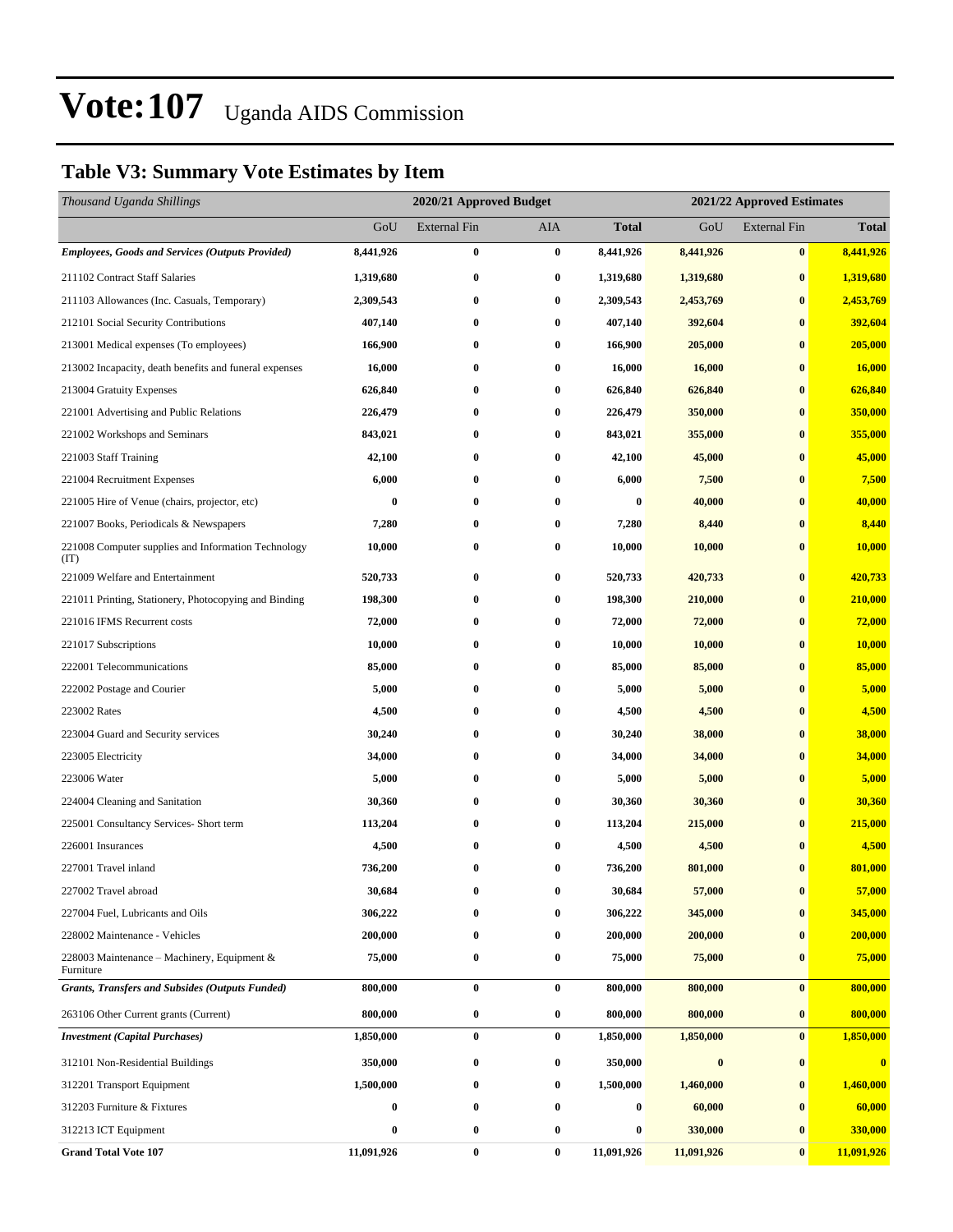*Total Excluding Arrears* 11,091,926 0 0 **11,091,926** 11,091,926 0 **11,091,926**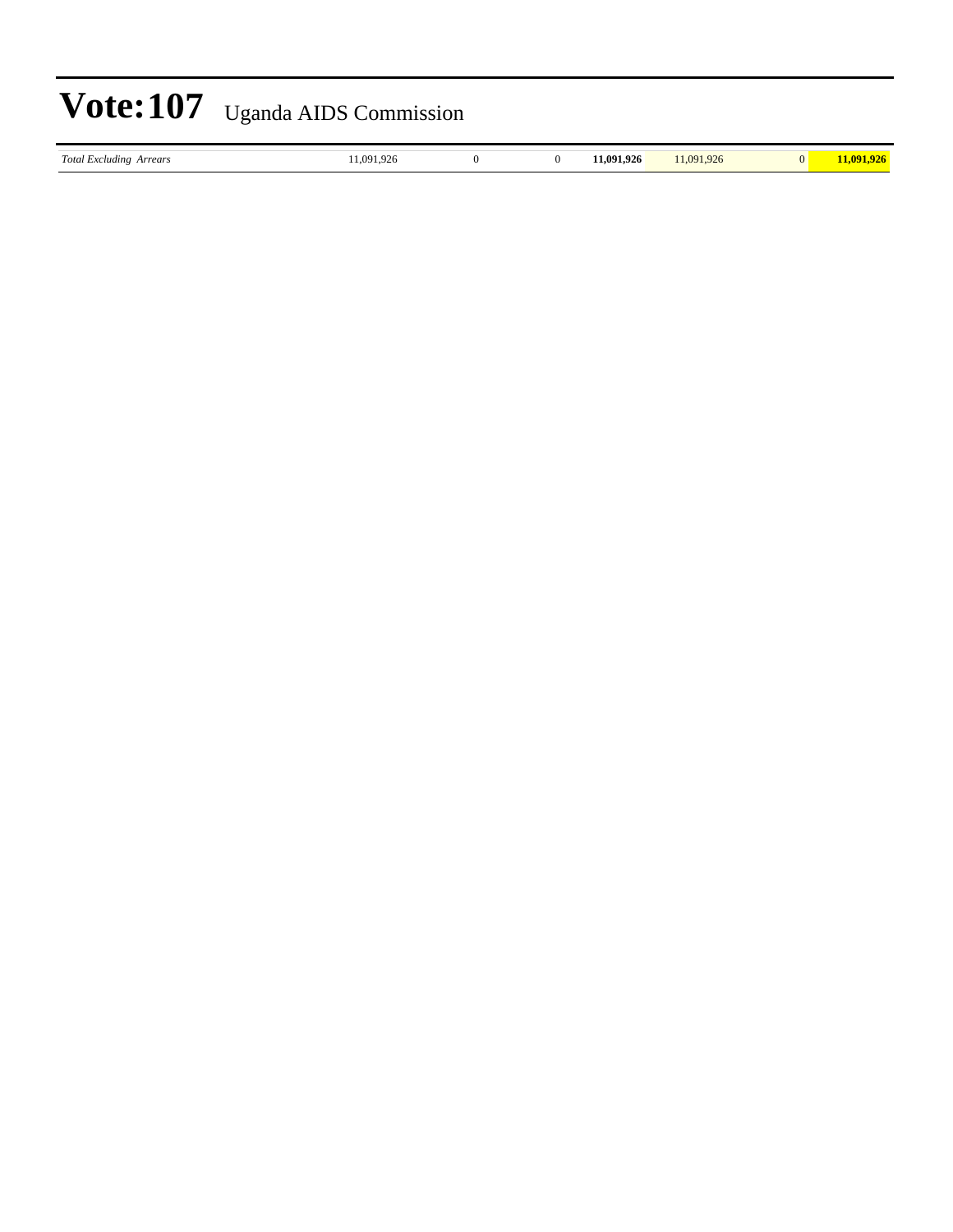#### **Table V4: Detailed Estimates by Sub-SubProgramme, Department,Project and Budget Output and Item**

#### *Sub-SubProgrammme 51 HIV/AIDS Services Coordination*

*Recurrent Budget Estimates*

| <b>Department 01 Statutory</b>                                                |                       |                         |                  |              |                            |           |              |  |
|-------------------------------------------------------------------------------|-----------------------|-------------------------|------------------|--------------|----------------------------|-----------|--------------|--|
| Thousand Uganda Shillings                                                     |                       | 2020/21 Approved Budget |                  |              | 2021/22 Approved Estimates |           |              |  |
| <b>Outputs Provided</b>                                                       | Wage                  | Non Wage                | <b>AIA</b>       | <b>Total</b> | Wage                       | Non Wage  | <b>Total</b> |  |
| <b>Budget Output 085101 Management and Administrative support services</b>    |                       |                         |                  |              |                            |           |              |  |
| 221007 Books, Periodicals & Newspapers                                        | $\mathbf{0}$          | 7,280                   | $\boldsymbol{0}$ | 7,280        | $\mathbf{0}$               | 8,440     | 8,440        |  |
| 221008 Computer supplies and Information Technology (IT)                      | $\boldsymbol{0}$      | 10,000                  | $\boldsymbol{0}$ | 10,000       | $\mathbf{0}$               | 10,000    | 10,000       |  |
| 221009 Welfare and Entertainment                                              | $\boldsymbol{0}$      | 520,733                 | $\mathbf{0}$     | 520,733      | $\mathbf{0}$               | 420,733   | 420,733      |  |
| 221011 Printing, Stationery, Photocopying and Binding                         | $\mathbf{0}$          | 30,000                  | $\boldsymbol{0}$ | 30,000       | $\boldsymbol{0}$           | 30,000    | 30,000       |  |
| 221016 IFMS Recurrent costs                                                   | $\mathbf{0}$          | 72,000                  | $\boldsymbol{0}$ | 72,000       | $\boldsymbol{0}$           | 72,000    | 72,000       |  |
| 222001 Telecommunications                                                     | $\boldsymbol{0}$      | 85,000                  | $\boldsymbol{0}$ | 85,000       | $\mathbf{0}$               | 85,000    | 85,000       |  |
| 222002 Postage and Courier                                                    | $\boldsymbol{0}$      | 5,000                   | $\boldsymbol{0}$ | 5,000        | $\boldsymbol{0}$           | 5,000     | 5,000        |  |
| 223002 Rates                                                                  | $\boldsymbol{0}$      | 4,500                   | $\mathbf{0}$     | 4,500        | $\mathbf{0}$               | 4,500     | 4,500        |  |
| 223004 Guard and Security services                                            | $\boldsymbol{0}$      | 30,240                  | $\boldsymbol{0}$ | 30,240       | $\boldsymbol{0}$           | 38,000    | 38,000       |  |
| 223005 Electricity                                                            | $\mathbf{0}$          | 34,000                  | $\boldsymbol{0}$ | 34,000       | $\boldsymbol{0}$           | 34,000    | 34,000       |  |
| 223006 Water                                                                  | $\boldsymbol{0}$      | 5,000                   | $\boldsymbol{0}$ | 5,000        | $\mathbf{0}$               | 5,000     | 5,000        |  |
| 224004 Cleaning and Sanitation                                                | $\boldsymbol{0}$      | 30,360                  | $\boldsymbol{0}$ | 30,360       | $\boldsymbol{0}$           | 30,360    | 30,360       |  |
| 225001 Consultancy Services- Short term                                       | $\boldsymbol{0}$      | 13,104                  | $\mathbf{0}$     | 13,104       | $\mathbf{0}$               | 20,000    | 20,000       |  |
| 226001 Insurances                                                             | $\mathbf{0}$          | 4,500                   | $\boldsymbol{0}$ | 4,500        | $\boldsymbol{0}$           | 4,500     | 4,500        |  |
| 227001 Travel inland                                                          | $\mathbf{0}$          | 36,000                  | $\mathbf{0}$     | 36,000       | $\boldsymbol{0}$           | 100,000   | 100,000      |  |
| 227002 Travel abroad                                                          | $\boldsymbol{0}$      | 30,684                  | $\boldsymbol{0}$ | 30,684       | $\mathbf{0}$               | 57,000    | 57,000       |  |
| 227004 Fuel, Lubricants and Oils                                              | $\mathbf{0}$          | 306,222                 | $\mathbf{0}$     | 306,222      | $\boldsymbol{0}$           | 345,000   | 345,000      |  |
| 228002 Maintenance - Vehicles                                                 | $\boldsymbol{0}$      | 200,000                 | $\mathbf{0}$     | 200,000      | $\boldsymbol{0}$           | 200,000   | 200,000      |  |
| 228003 Maintenance – Machinery, Equipment & Furniture                         | $\boldsymbol{0}$      | 75,000                  | $\boldsymbol{0}$ | 75,000       | $\mathbf{0}$               | 75,000    | 75,000       |  |
| <b>Total Cost of Budget Output 01</b>                                         | 0                     | 1,499,623               | 0                | 1,499,623    | $\boldsymbol{\theta}$      | 1,544,533 | 1,544,533    |  |
| Budget Output 085102 Advocacy, Strategic Information and Knowlegde management |                       |                         |                  |              |                            |           |              |  |
| 221001 Advertising and Public Relations                                       | $\mathbf{0}$          | 210,000                 | $\boldsymbol{0}$ | 210,000      | $\mathbf{0}$               | 240,000   | 240,000      |  |
| 221002 Workshops and Seminars                                                 | $\mathbf{0}$          | 262,500                 | $\boldsymbol{0}$ | 262,500      | $\boldsymbol{0}$           | 130,000   | 130,000      |  |
| 221005 Hire of Venue (chairs, projector, etc)                                 | $\mathbf{0}$          | $\mathbf{0}$            | $\boldsymbol{0}$ | $\bf{0}$     | $\boldsymbol{0}$           | 40,000    | 40,000       |  |
| 221011 Printing, Stationery, Photocopying and Binding                         | $\mathbf{0}$          | 32,500                  | $\boldsymbol{0}$ | 32,500       | $\mathbf{0}$               | 80,000    | 80,000       |  |
| 225001 Consultancy Services- Short term                                       | $\boldsymbol{0}$      | $\mathbf{0}$            | $\mathbf{0}$     | $\bf{0}$     | $\mathbf{0}$               | 100,000   | 100,000      |  |
| 227001 Travel inland                                                          | $\boldsymbol{0}$      | 245,000                 | $\boldsymbol{0}$ | 245,000      | $\boldsymbol{0}$           | 131,000   | 131,000      |  |
| <b>Total Cost of Budget Output 02</b>                                         | $\boldsymbol{\theta}$ | 750,000                 | $\pmb{\theta}$   | 750,000      | $\boldsymbol{\theta}$      | 721,000   | 721,000      |  |
| Budget Output 085104 Major policies, guidelines, strategic plans              |                       |                         |                  |              |                            |           |              |  |
| 221001 Advertising and Public Relations                                       | $\boldsymbol{0}$      | $\boldsymbol{0}$        | $\boldsymbol{0}$ | $\bf{0}$     | $\boldsymbol{0}$           | 110,000   | 110,000      |  |
| 221002 Workshops and Seminars                                                 | $\boldsymbol{0}$      | 223,000                 | $\boldsymbol{0}$ | 223,000      | $\boldsymbol{0}$           | 70,000    | 70,000       |  |
| 221011 Printing, Stationery, Photocopying and Binding                         | $\boldsymbol{0}$      | 35,000                  | $\boldsymbol{0}$ | 35,000       | $\mathbf{0}$               | 40,000    | 40,000       |  |

227001 Travel inland 0 50,000 0 **50,000** 0 200,000 **200,000**

*Total Cost of Budget Output 04 0 308,000 0 308,000 0 420,000 420,000*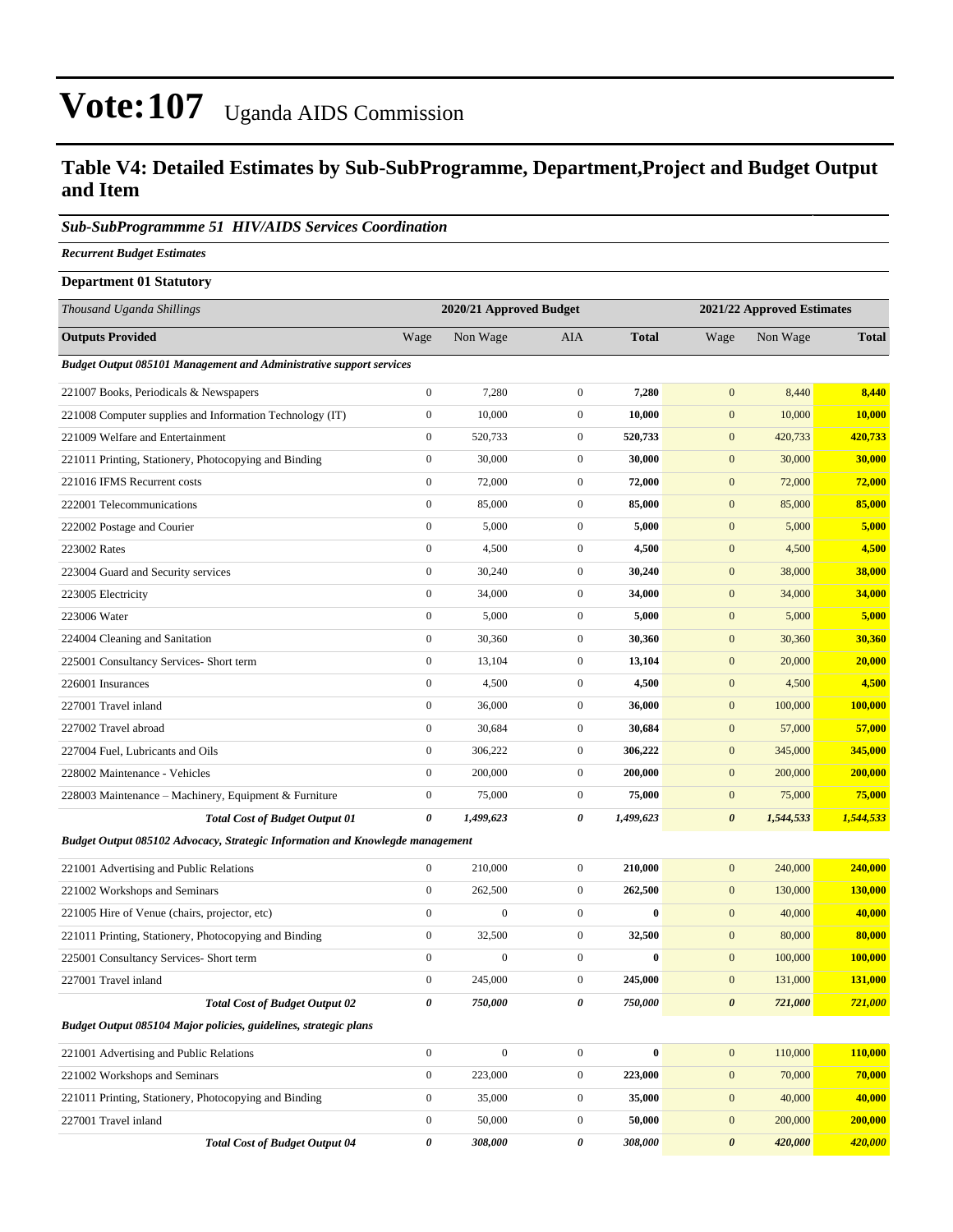| <b>Budget Output 085105 Monitoring and Evaluation</b>          |                       |                           |                           |              |                       |                       |              |
|----------------------------------------------------------------|-----------------------|---------------------------|---------------------------|--------------|-----------------------|-----------------------|--------------|
| 221001 Advertising and Public Relations                        | $\boldsymbol{0}$      | 16,479                    | $\boldsymbol{0}$          | 16,479       | $\mathbf{0}$          | $\mathbf{0}$          | $\bf{0}$     |
| 221002 Workshops and Seminars                                  | $\boldsymbol{0}$      | 102,521                   | $\boldsymbol{0}$          | 102,521      | $\boldsymbol{0}$      | 60,000                | 60,000       |
| 221011 Printing, Stationery, Photocopying and Binding          | $\boldsymbol{0}$      | 20,800                    | $\boldsymbol{0}$          | 20,800       | $\boldsymbol{0}$      | 40,000                | 40,000       |
| 225001 Consultancy Services- Short term                        | $\boldsymbol{0}$      | 70,000                    | $\boldsymbol{0}$          | 70,000       | $\mathbf{0}$          | 80,000                | 80,000       |
| 227001 Travel inland                                           | $\boldsymbol{0}$      | 90,200                    | $\overline{0}$            | 90,200       | $\mathbf{0}$          | 70,000                | 70,000       |
| <b>Total Cost of Budget Output 05</b>                          | $\pmb{\theta}$        | 300,000                   | 0                         | 300,000      | $\boldsymbol{\theta}$ | 250,000               | 250,000      |
| <b>Budget Output 085106 HIV/AIDS Mainstreaming</b>             |                       |                           |                           |              |                       |                       |              |
| 221002 Workshops and Seminars                                  | $\boldsymbol{0}$      | 255,000                   | $\overline{0}$            | 255,000      | $\overline{0}$        | 95,000                | 95,000       |
| 221011 Printing, Stationery, Photocopying and Binding          | $\boldsymbol{0}$      | 80,000                    | $\boldsymbol{0}$          | 80,000       | $\mathbf{0}$          | 20,000                | 20,000       |
| 227001 Travel inland                                           | $\boldsymbol{0}$      | 315,000                   | $\boldsymbol{0}$          | 315,000      | $\mathbf{0}$          | 300,000               | 300,000      |
| <b>Total Cost of Budget Output 06</b>                          | $\pmb{\theta}$        | 650,000                   | 0                         | 650,000      | $\boldsymbol{\theta}$ | 415,000               | 415,000      |
| <b>Budget Output 085119 Human Resource Management Services</b> |                       |                           |                           |              |                       |                       |              |
| 211102 Contract Staff Salaries                                 | 1,319,680             | $\boldsymbol{0}$          | $\boldsymbol{0}$          | 1,319,680    | 1,319,680             | $\mathbf{0}$          | 1,319,680    |
| 211103 Allowances (Inc. Casuals, Temporary)                    | $\boldsymbol{0}$      | 2,309,543                 | $\overline{0}$            | 2,309,543    | $\boldsymbol{0}$      | 2,453,769             | 2,453,769    |
| 212101 Social Security Contributions                           | $\boldsymbol{0}$      | 407,140                   | $\boldsymbol{0}$          | 407,140      | $\mathbf{0}$          | 392,604               | 392,604      |
| 213001 Medical expenses (To employees)                         | $\boldsymbol{0}$      | 166,900                   | $\overline{0}$            | 166,900      | $\mathbf{0}$          | 205,000               | 205,000      |
| 213002 Incapacity, death benefits and funeral expenses         | $\boldsymbol{0}$      | 16,000                    | $\overline{0}$            | 16,000       | $\mathbf{0}$          | 16,000                | 16,000       |
| 213004 Gratuity Expenses                                       | $\boldsymbol{0}$      | 626,840                   | $\overline{0}$            | 626,840      | $\mathbf{0}$          | 626,840               | 626,840      |
| 221003 Staff Training                                          | $\boldsymbol{0}$      | 42,100                    | $\overline{0}$            | 42,100       | $\mathbf{0}$          | 45,000                | 45,000       |
| 221004 Recruitment Expenses                                    | $\boldsymbol{0}$      | 6,000                     | $\overline{0}$            | 6,000        | $\mathbf{0}$          | 7,500                 | 7,500        |
| 221017 Subscriptions                                           | $\boldsymbol{0}$      | 10,000                    | $\overline{0}$            | 10,000       | $\mathbf{0}$          | 10,000                | 10,000       |
| 225001 Consultancy Services- Short term                        | $\boldsymbol{0}$      | 30,100                    | $\overline{0}$            | 30,100       | $\mathbf{0}$          | 15,000                | 15,000       |
| <b>Total Cost of Budget Output 19</b>                          | 1,319,680             | 3,614,623                 | 0                         | 4,934,303    | 1,319,680             | 3,771,713             | 5,091,393    |
| <b>Total Cost Of Outputs Provided</b>                          | 1,319,680             | 7,122,246                 | 0                         | 8,441,926    | 1,319,680             | 7,122,246             | 8,441,926    |
| <b>Outputs Funded</b>                                          | Wage                  | Non Wage                  | AIA                       | <b>Total</b> | Wage                  | Non Wage              | <b>Total</b> |
| <b>Budget Output 085151 NGO HIV/AIDS Activities</b>            |                       |                           |                           |              |                       |                       |              |
| 263106 Other Current grants (Current)                          | $\boldsymbol{0}$      | 800,000                   | $\overline{0}$            | 800,000      | $\mathbf{0}$          | 800,000               | 800,000      |
| o/w CCM subvention                                             | $\boldsymbol{\theta}$ | 800,000                   | $\boldsymbol{\mathit{0}}$ | 800,000      | $\boldsymbol{\theta}$ | $\boldsymbol{\theta}$ | $\bf{0}$     |
| o/w Subvention to CCM of Global Fund                           | $\boldsymbol{\theta}$ | $\boldsymbol{\mathit{0}}$ | $\boldsymbol{\theta}$     | $\bf{0}$     | $\boldsymbol{0}$      | 800,000               | 800,000      |
| <b>Total Cost of Budget Output 51</b>                          | 0                     | 800,000                   | 0                         | 800,000      | $\boldsymbol{\theta}$ | 800,000               | 800,000      |
| <b>Total Cost Of Outputs Funded</b>                            | $\bf{0}$              | 800,000                   | $\bf{0}$                  | 800,000      | $\bf{0}$              | 800,000               | 800,000      |
| <b>Total Cost for Department 01</b>                            | 1,319,680             | 7,922,246                 | $\bf{0}$                  | 9,241,926    | 1,319,680             | 7,922,246             | 9,241,926    |
| <b>Total Excluding Arrears</b>                                 | 1,319,680             | 7,922,246                 | $\overline{0}$            | 9,241,926    | 1,319,680             | 7,922,246             | 9,241,926    |
| $\mathbf{r}$                                                   |                       |                           |                           |              |                       |                       |              |

*Development Budget Estimates*

#### **Project 1634 Retooling of Uganda AIDS Commission**

| Thousand Uganda Shillings                                                          | 2020/21 Approved Budget       | 2021/22 Approved Estimates |   |              |                               |              |              |
|------------------------------------------------------------------------------------|-------------------------------|----------------------------|---|--------------|-------------------------------|--------------|--------------|
| <b>Capital Purchases</b>                                                           | GoU Dev't External Fin<br>AIA |                            |   | <b>Total</b> | <b>GoU</b> Dev't External Fin | <b>Total</b> |              |
| <b>Budget Output 085172 Government Buildings and Administrative Infrastructure</b> |                               |                            |   |              |                               |              |              |
| 312101 Non-Residential Buildings                                                   | 350,000                       |                            |   | 350,000      | $\mathcal{O}$                 | $\mathbf{0}$ | $\mathbf{0}$ |
| <b>Total Cost Of Budget Output 085172</b>                                          | 350.000                       |                            | 0 | 350.000      | 0                             | 0            | 0            |